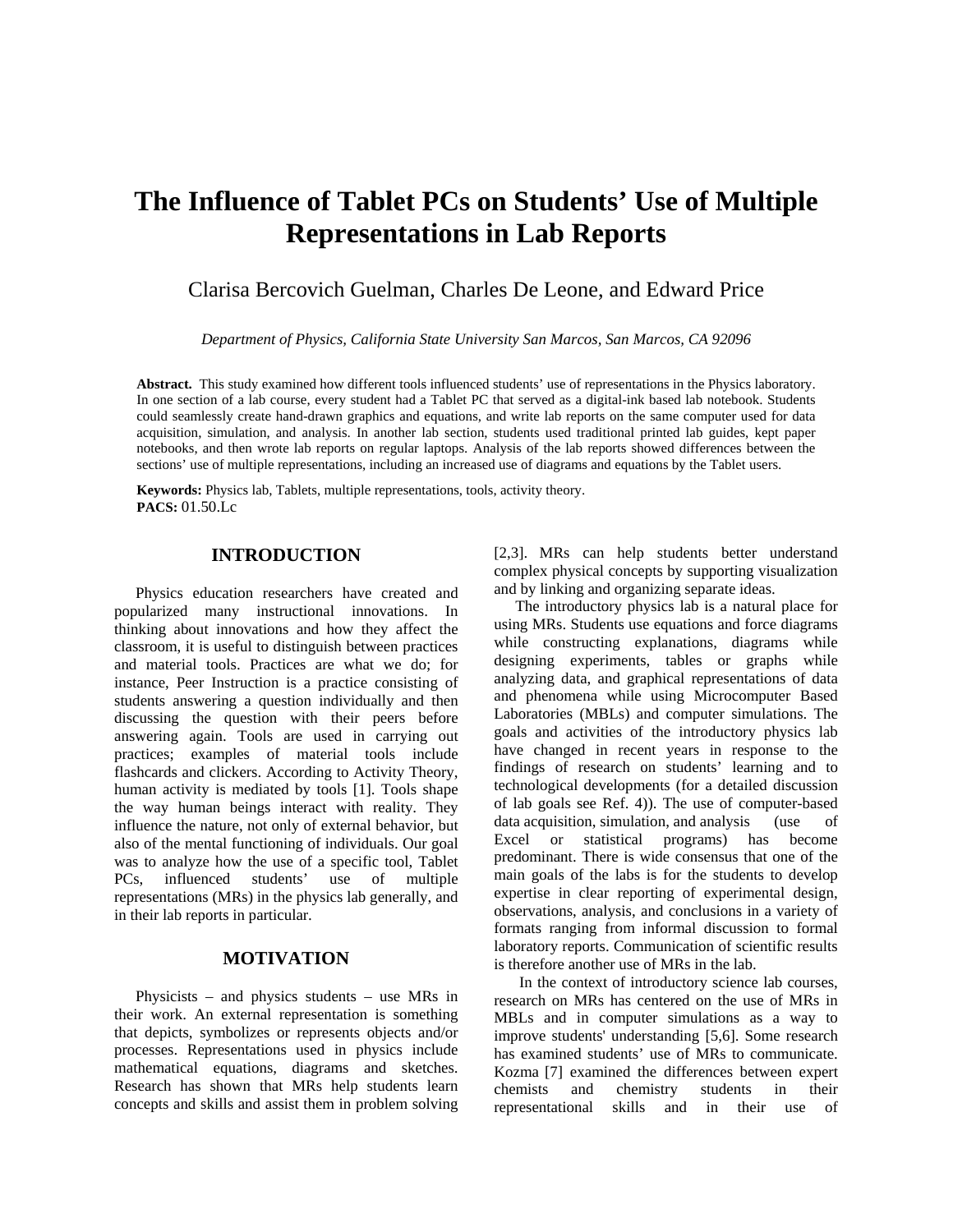representations in science laboratories. He found that scientists coordinate features within and across MRs to reason about their research and negotiate shared understanding based on underlying principles and concepts. Students, on the other hand, have difficulty moving across or connecting MRs, so their understanding and discourse are constrained by the surface features of individual representations.

If we want students' lab activities to model the process of physical inquiry and the way scientists communicate with each other, then students should practice using MRs to construct shared understanding and communicate. The lab report plays an important role in this process, and the instructor's assessment of the lab report constitutes an explicit and implicit message to students about aspects of the lab that are meaningful.

Students' lab reports reflect their abilities as well as what they feel is important, expected, and useful. Students' use of MRs in the report also depends on the ease with which they can create them. In some cases these lab reports are submitted electronically, which is very practical not only because it relieves the teacher from handling and returning paper, but also because it allows easy submission of data collected electronically during the lab. Yet graphical and symbolic representations cannot be created quickly and intuitively on a computer. In this paper we explore how the tool students use to keep a lab notebook and generate a lab report influences their use of MRs.

## **DESIGN AND IMPLEMENTATION**

We explored how students' use of MRs varied depending on the tools they used in the lab. Specifically, we focused on whether or not students created MRs, without considering quality or correctness. Though quality matters, students must create MRs before they can create *quality* MRs. The research was conducted in Phys 201, an introductory mechanics course with a weekly, three-hour lab. Students worked in groups to perform 14 different inquiry labs focused on experimental design and conceptual understanding, and wrote individual lab

reports in class after completing the experiments.

Students were divided by course section into Tablet and Control groups. While performing experiments, the control group used printed versions of the lab guides, kept paper lab notebooks, and used regular computers to collect and analyze data. They used computers to type their lab reports. In the Tablet group, every student had a Tablet PC. The instructor provided a Microsoft OneNote workbook containing the same instructions as the printed version of the lab. In OneNote, students can use digital-ink to draw or write by hand (i.e. sketch their apparatus or write formulas). Students can also type text and "clip" images; that is, take a snapshot of an area of a screen produced by a different program (*i.e*. data collected with computer-interfaced sensors, graphs made in Excel, or images of a simulator), and have it automatically pasted in the OneNote workbook. They can then add digital-ink annotations to these images. Students used the Tablets as digital lab notebooks, and to collect and analyze data. The Tablets were also used to prepare lab reports. Students in both groups were surveyed at semester's end about their lab experience.

### **RESULTS AND DISCUSSION**

Students' reports and some of their notes were collected and analyzed to determine how often students used various representations. The frequency of formulas, drawings or force diagrams was similar in both groups' *notebooks*, whether paper (control group) or digital (Tablet group). Table 1 shows how many students in each group used different representations in their notebooks and the significance levels based on chi-square tests. The number of students in each section varies through the different labs according to attendance variations.

The findings were different for the lab reports. Both groups were given the same prompts for writing lab reports. For the Roller Coaster, Craters, and Newton's 2nd Law labs, the prompts were quite general such as, "Describe your procedure in detail." For the other labs, to assure that students consider all possible MRs, the prompts included explicit choices

**TABLE 1. Number (%) of students using one or more formulas, drawings, or force diagrams in their notebook.** 

| <b>Representation</b> | Group        | Mobile lab          | -----<br><b>Friction lab</b> | -- , , ,<br><b>Projectile motion lab</b> |
|-----------------------|--------------|---------------------|------------------------------|------------------------------------------|
| Formulas              | Control      | $15/15(100\%)$      | 18/18 (100%)                 | 19/19 (100%)                             |
|                       | Tablet       | $26/26(100\%)$      | 25/25 (100%)                 | 25/25 (100%)                             |
|                       | $\chi^2$ , p | undefined, $p=1$    | undefined, $p=1$             | undefined, $p=1$                         |
| <b>Drawings</b>       | Control      | $(60\%)$<br>9/15    | 17/18 (94%)                  | 14/19 (74%)                              |
|                       | Tablet       | 15/26 (58%)         | 23/25 (92%)                  | $(80\%)$<br>20/25                        |
|                       | $\chi^2$ , p | $0.021$ , p $>0.88$ | 0.096, $p > 0.76$            | 0. 245, $p > 0.62$                       |
| Force diagrams        | Control      | (7%)<br>1/15        | 17/18 (94%)                  |                                          |
|                       | Tablet       | $(8\%)$<br>2/26     | 25/25 (100%)                 |                                          |
|                       | $\chi^2$ , p | $0.015$ , $p > 0.9$ | 1. 422, $p > 0.23$           |                                          |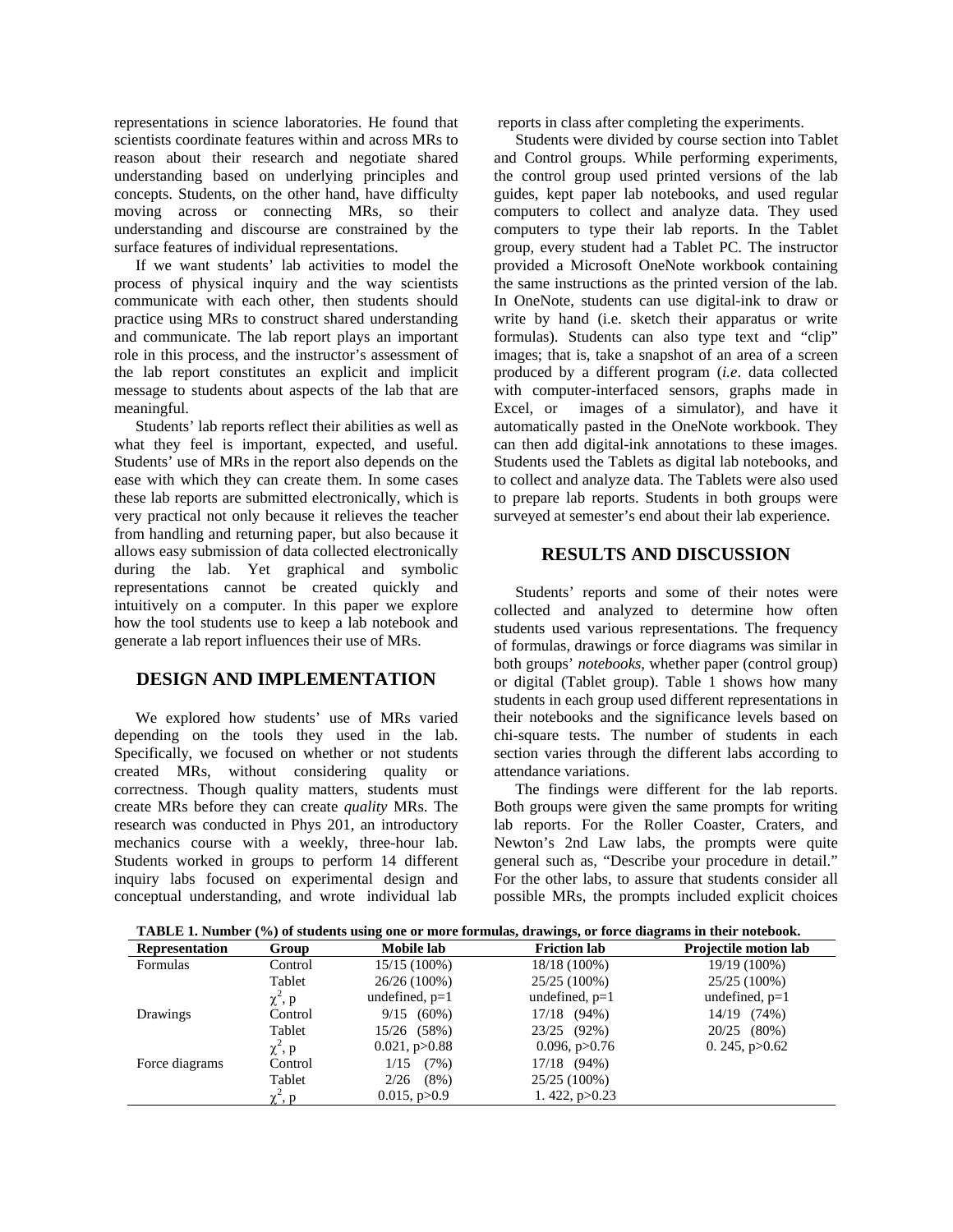| <b>MRs</b> | Group        | Roller<br>Coaster | Craters lab    | Newton's II<br>law | <b>Mobiles</b> | <b>Circular</b><br><b>Motion</b> | <b>Projectiles</b> |
|------------|--------------|-------------------|----------------|--------------------|----------------|----------------------------------|--------------------|
| Formulas   | Control      | 11/20(55%)        | 14/21 (67%)    |                    | 12/15(80%)     |                                  |                    |
|            | Tablet       | 26/30 (87%)       | 28/29 (97%)    |                    | 13/16 (81%)    |                                  |                    |
|            | $\chi^2$ , p | 6.25, <0.012      | 10.51, < 0.001 |                    | 0.008, >0.929  |                                  |                    |
| Drawings   | Control      | $0/20(0\%)$       | $0/21(0\%)$    | $0/13(0\%)$        |                | 4/18(22%)                        | $0/6(0\%)$         |
|            | Tablet       | 25/30 (83%)       | 6/29(21%)      | 9/17(53%)          |                | 13/23 (57%)                      | 17/25 (68%)        |
|            | $\chi^2$ , p | 33.33, < 0.001    | 4.93, < 0.026  | 9.83, < 0.002      |                | 4.89, < 0.027                    | 9.034, < 0.003     |
| Force      | Control      |                   |                |                    | 2/15(13%)      | $0/18$ (0%)                      |                    |
| diagrams   | Tablet       |                   |                |                    | 14/16 (88%)    | 22/23 (96%)                      |                    |
|            | $\chi$ , p   |                   |                |                    | 17.05, < 0.001 | 37.15, < 0.001                   |                    |

**TABLE 2. Number (%) of students using one or more formulas, drawings, or force diagrams in their lab reports.** 

such as, "You can either draw a free-body diagram or make a detailed table of the forces." In Table 2, the rows indicate how many students in each group used formulas, drawings, or force diagrams in the different lab reports. Empty cells represent representations that were not necessary for that lab report. There were significant differences between the groups' use of representations in their lab reports, except for the use of formulas in the Mobiles lab. In the Roller Coaster and Crater labs, students in the Tablet group were much more likely to use formulas in their lab reports. Tellingly, the formulas used in the Mobiles lab (Torque= $F \cdot d$ ) were much simpler than in other labs. Students in the Tablet group were much more likely to include drawings and force diagrams in their lab reports. In most of the cases where drawings or force diagrams were relevant, no students in the control group used either representation in their lab reports.

A force diagram drawn with digital-ink in a report can be seen in figure 1. The diagram looks very similar



Although there was no difference between the frequencies with which the groups included representations in their notebooks, there were subtle differences in the way students incorporated results of simulations and computer-acquired data in their notebooks. For example, in a lab on planetary motion, when asked which simulation parameters gave a stable system, all the students in the control group copied the parameters into their notebooks, while 22/23 students in the Tablet group clipped images of the simulation showing the appropriate parameters. This saved time and reduced the chances of transcription errors. Furthermore, when students in the Tablet group clipped an image obtained with another program, they sometimes used digital-ink to annotate the image. In the Newton's 2nd Law lab, for example, 6/17 students used ink annotations to explain the origin of data in a table or graph; additional students added labels or titles to graphs. In a kinematics lab, in which students related graphs and physical motions, 11/17 students annotated graphs to differentiate between the ideal motion and the real one, as exemplified by Figure 2. The integration of writing space and digital space facilitated a range of interactions between the Tablet students and electronically obtained data, from writing down information for later review, to communicating with the instructor, to reflecting on a motion graph after the experiment was over. These annotations have the added value of giving the teacher insight into students' thinking.

The tools used in preparing lab reports also influenced the instructor by limiting what could realistically be asked of students. In cases with long or complicated formulas, or when the technical steps were complex (for example, importing an image from a program and making measurements on it), it did not seem appropriate to ask students in the control group to submit a typed report.

Interesting information can be obtained from the frequency with which Tablet students used typing or



**FIGURE 2**. Example of students' annotations.